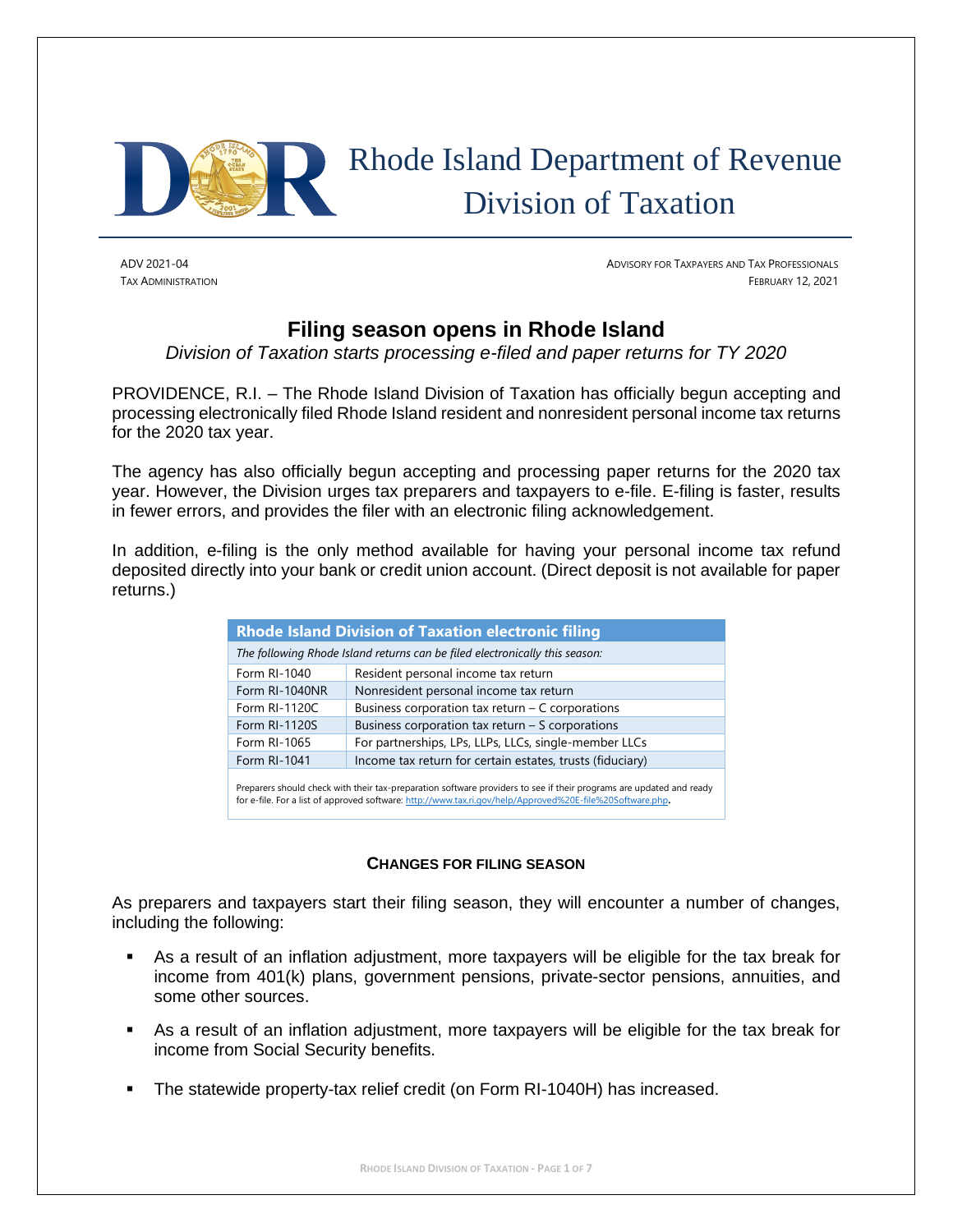- The filing deadline is April 15, 2021.
- Rhode Island's health insurance mandate (also known as the individual mandate or health coverage mandate) appears for the first time on personal income tax forms this season.

Overall, the Division expects to receive and process more than 650,000 resident and nonresident personal income tax returns this year.

#### **FIGHTING TAX FRAUD**

The Internal Revenue Service, state tax agencies, and the tax preparation industry have joined forces to form the Security Summit, working in partnership to combat tax refund fraud, fraudulent tax returns, and identity theft-related fraud.

The Security Summit is working with tax preparation software providers and others to fight fraud. Enhanced security measures, in place to protect taxpayers' personal information and to combat fraud, have in some cases increased the time it takes many states to process and issue refunds, especially if back-up documentation is called for to support certain items of income or expense.

The Rhode Island Division of Taxation asks for your patience as Rhode Island and many other states once again employ enhanced efforts to safeguard taxpayer dollars, combat tax refund fraud, and protect your personal information.

The Division this filing season will take the time necessary to review and verify the information on all tax returns to make sure that the right refund goes to the right person. Tax preparers and taxpayers can help in

#### **HIGHLIGHTS**

- Filing season officially began today, Friday, February 12, 2021, for Rhode Island personal income tax returns.
- Filing season has already begun for many business returns.
- The filing deadline is March 15, 2021, for many S corporations, partnerships, and others.
- The filing deadline is April 15, 2021, for personal income tax returns – and for income tax returns of many C corporations, estates, and trusts.

the fight against fraud by filing electronically and using direct deposit, which is the most secure and effective way to receive a refund.<sup>1</sup>

#### **FILING TIPS FOR ALL RETURNS**

The Division urges taxpayers to gather and organize their financial records for 2020 to assist in the preparation of complete and accurate returns. Those claiming certain tax credits should be prepared to provide supporting documentation:

Because the earned income credit is intended for those who have earned income (and who meet certain other requirements), those claiming the credit need to have *bona fide* 

<sup>&</sup>lt;sup>1</sup> Last year, the Division issued 519,413 in personal income tax refunds for the 2019 tax year for a total of \$368.9 million – an average refund of \$710.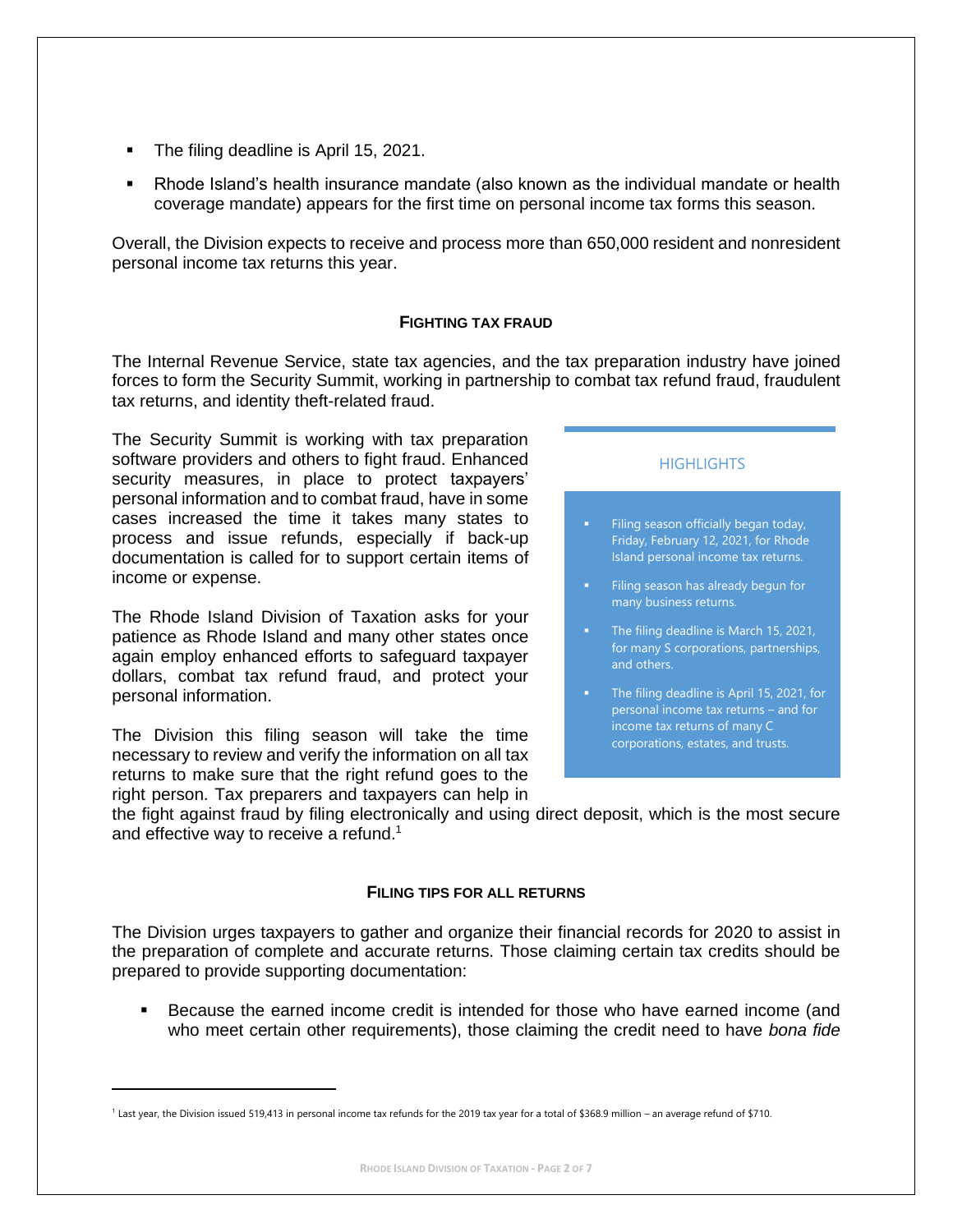documentation showing the source(s) of their earned income, such as Form W-2 wage statements.

- Because the statewide property-tax relief credit (Form RI-1040H) is generally intended for those who own or rent local property (and who meet certain other requirements), those claiming the credit need to have *bona fide* documentation showing that they paid local property tax, or paid rent to a landlord that paid local property tax.
- Under the Tax Preparers Act of 2013, preparers must exercise due diligence when preparing Rhode Island personal income tax returns involving the earned income credit and property-tax relief credit.<sup>2</sup>
- To facilitate accurate processing of the return (and any related refund), be consistent from year to year with the names on the return. For example, if the taxpayer's first name is Michael, don't use "Michael" one year on the return, and "Mike" on the next year's return – use "Michael" both years.

The Division of Taxation urges taxpayers and preparers to make sure that a Rhode Island personal income tax return includes a properly



Beginning later this month, the Rhode Island Division of Taxation will regularly update its online "Where's My Refund?" tool: **<https://www.ri.gov/taxation/refund/>**

The tool is a handy way to find out the status of your Rhode Island personal income tax refund.

and accurately completed Schedule W – if the taxpayer had Rhode Island personal income tax withheld last year from a paycheck, a pension, or other such source of income.

The Division also urges filers to remember to include their Social Security number (or ITIN). If a filer is married, the filer should include the Social Security number (or ITIN) of the spouse, too. Also, don't forget to complete and include the Schedule E with your return. Schedule E is required whether you are single or married, resident or nonresident. Also, Schedule E is required even if you have no dependents.

When making a payment, taxpayers should be sure to include a payment voucher. For those using tax software, vouchers can be printed out along with a copy of the return. Vouchers are also on the Division's website: [http://www.tax.ri.gov/taxforms/personal.php.](http://www.tax.ri.gov/taxforms/personal.php)

#### **FILING TIPS FOR PAPER RETURNS**

For those who file paper returns, the Division urges the use of tax preparation software so that the resulting return can be filed with a two-dimensional barcode. Paper returns with 2-D barcodes typically process more effectively and efficiently and result in fewer errors.

Following are some tips for paper filers:

▪ Avoid using staples when preparing paper returns for mailing because staples delay processing. Instead of using staples or sticky tape to bind tax return documents together

<sup>&</sup>lt;sup>2</sup> The Act is codified at Rhode Island General Laws § 44-68-1 *et seq.*, and describes duties, responsibilities, and penalties that apply to preparers. The Act also says that paid preparers must sign – and include their IRS-issued preparer tax identification number (PTIN) – on all returns prepared and filed with the Division of Taxation.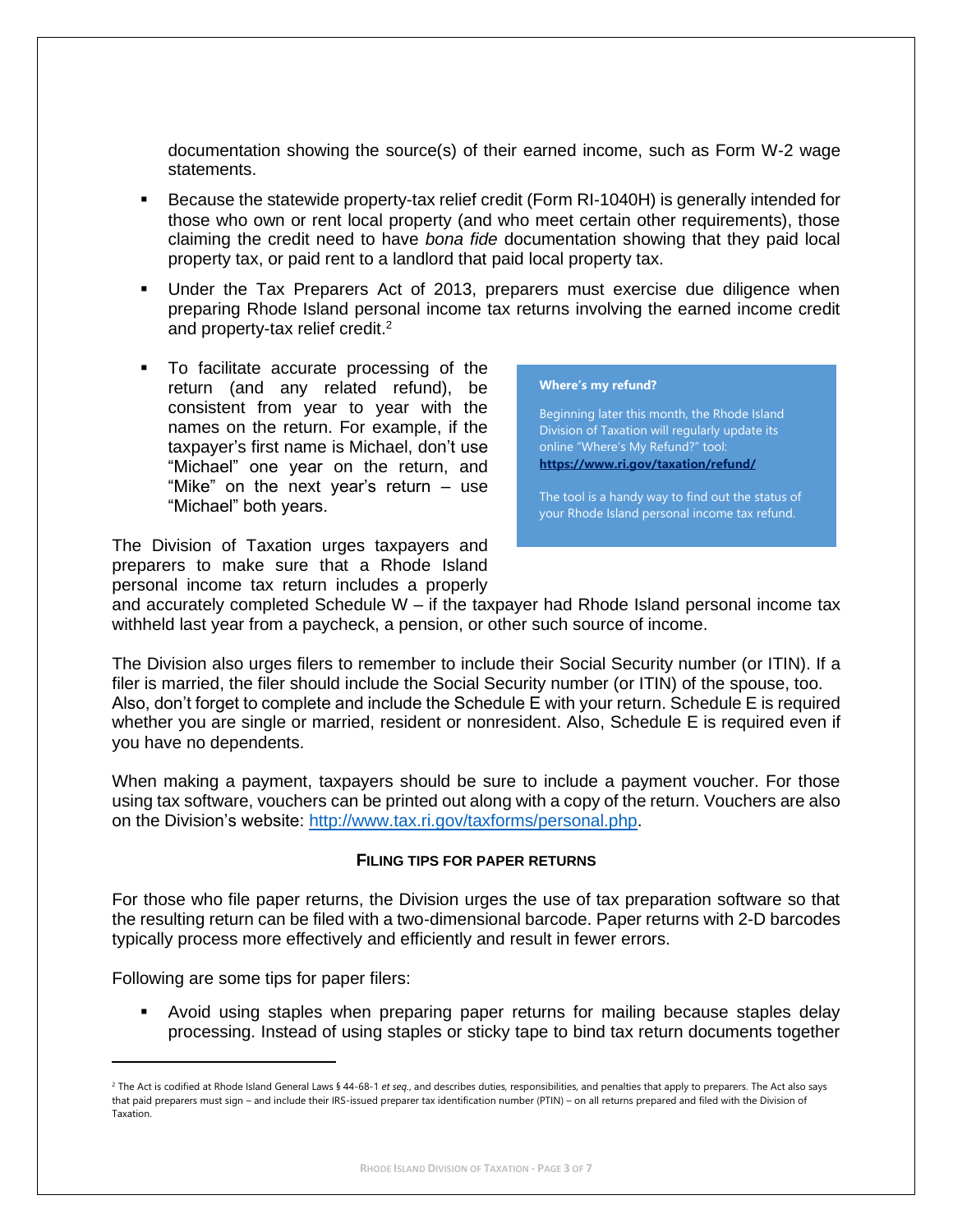prior to mailing, use binder clips, paper clips, or rubber bands – all of which can be quickly removed by Division staff during the processing of the return.

- Sign and date your return.
- Include with your return all Form W-2 wage statements and Forms 1099.
- If you had any Rhode Island income tax withheld last year (from a job, a pension, or other source of income), don't forget to accurately complete your return's Schedule W and include it in your mailing.
- Remember to include a completed Schedule E with your return.
- Remember to enter the number of exemptions in the boxes provided on your return.
- Include all pages of the return.
- Use a standard-size envelope.
- Keep folding of the return to a minimum, to ease in processing.
- **.** Include with the return only the required documents as shown in the instructions. (For example, do not include birth certificates.)
- Check the correct box for your "filing status" (such as "single" or "married filing jointly").
- If you (and your dependents, if applicable) had sufficient health insurance coverage (also known as "minimum essential coverage") for all of 2020 – through employer-sponsored health insurance, the federal Medicare health insurance program, or some other means – remember to check the box on your return indicating that you had such coverage for all of 2020. If you (or your dependents, if applicable) did not have sufficient health insurance coverage ("minimum essential coverage") for all of 2020, complete and file Form IND-HEALTH and attach it to your return.

#### **FORMS AND INSTRUCTIONS**

Many Rhode Island personal income tax forms, instructions, and related schedules and other materials, including the property-tax relief form (RI-1040H), are now available online, via the following link: [http://www.tax.ri.gov/taxforms/.](http://www.tax.ri.gov/taxforms/) (Please see highlight on the screenshot below.)

| and related topics                               |                                                                                    |
|--------------------------------------------------|------------------------------------------------------------------------------------|
| <b>Declaratory Rulings</b>                       | <b>Current Forms:</b>                                                              |
| <b>Electronic Funds</b><br><b>Transfer (EFT)</b> | <b>Business:</b><br>Corporate Tax Forms - 2020 Tax Year »                          |
| <b>Employer Tax</b><br>(UI Tax)                  | 2019 2018 2017 2016 2015 2014                                                      |
| <b>Forms</b>                                     | Î<br>Bank Deposits, Bank Excise, Insurance, Public Service & Surplus Lines Forms » |
| <b>Health Coverage</b><br><b>Mandate</b>         | -<br><b>Employment Tax Forms »</b><br><b>Health Care Provider Tax Forms »</b>      |
| <b>Historic Tax Credits</b><br>2013              | <b>Sales and Excise Tax Forms »</b><br><b>Withholding Tax Forms »</b>              |
| <b>Information and</b><br><b>FAOs</b>            | <b>Pass-through Entities &amp; Composite Return Forms »</b>                        |
| <b>Letters of Good</b><br><b>Standing</b>        | <b>Pass-through Entity Election Forms »</b>                                        |
| <b>Miscellaneous Tax</b><br><b>Notices</b>       | <b>Individual:</b><br>Personal Income Tax Forms - 2020 Tax Year                    |
| Newsletters                                      | $\lambda$ 014<br>2019 2018 2017 2016 2015                                          |
| <b>De Online Services</b>                        | Nonrecident Deal Ectate Withholding Forms                                          |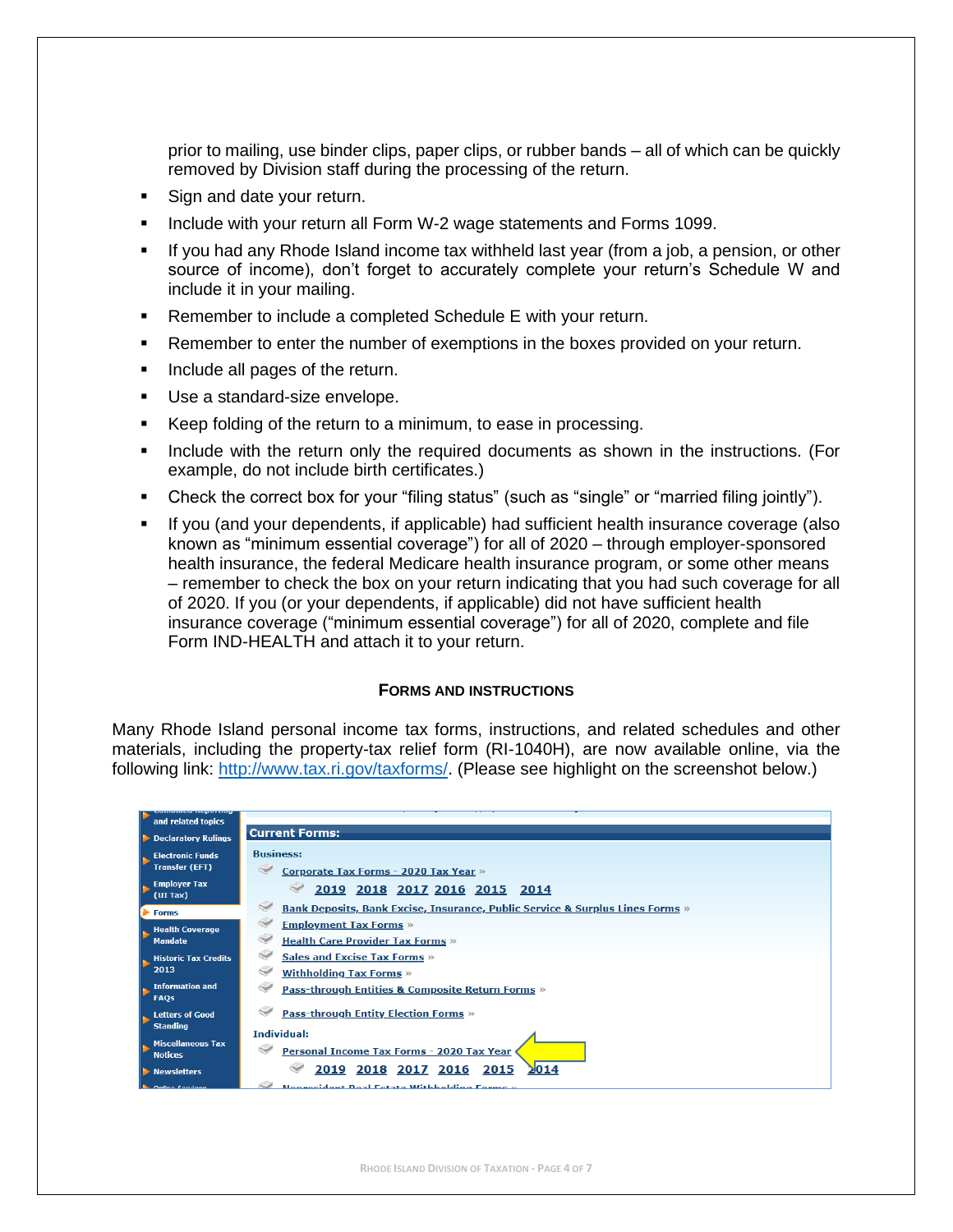The latest business forms, covering the 2020 tax year, are also on the Division website via the following link: [http://www.tax.ri.gov/taxforms/.](http://www.tax.ri.gov/taxforms/) To order forms by mail, call (401) 574-8970, or email: [tax.forms@tax.ri.gov.](mailto:tax.forms@tax.ri.gov)

## **FINDING A TAX PREPARER**

Because most taxpayers cannot complete their Rhode Island personal income tax returns without first doing their federal returns, the Division offers the following information.

✓ **FIND A PREPARER**: Although the Rhode Island Division of Taxation does not prepare tax returns for 2020 on a walk-in basis, many certified public accountants, enrolled agents, public accountants, and other preparers are available throughout the state. The Internal Revenue Service's website includes information on choosing a tax professional,



as well as a public directory of certain tax professionals to help taxpayers determine return preparer credentials and qualifications. The directory is a searchable, sortable database with the name, city, state, and ZIP code of credentialed return preparers: [https://www.irs.gov/tax](https://www.irs.gov/tax-professionals/choosing-a-tax-professional)[professionals/choosing-a-tax-professional.](https://www.irs.gov/tax-professionals/choosing-a-tax-professional)

✓ **'GHOST' PREPARERS**: The IRS has also publicly urged taxpayers to avoid using "ghost" tax return preparers whose refusal to sign returns can cause an array of problems. It is important to file a valid, accurate tax return because the taxpayer is ultimately responsible for it. For more information: [https://www.irs.gov/newsroom/beware-of-ghost-preparers-who-dont-sign-tax](https://www.irs.gov/newsroom/beware-of-ghost-preparers-who-dont-sign-tax-returns)[returns](https://www.irs.gov/newsroom/beware-of-ghost-preparers-who-dont-sign-tax-returns)

✓ **IDENTITY THEFT**: The IRS has also offered guidance to taxpayers on identity theft involving unemployment benefits. The IRS urged taxpayers who receive a Form 1099-G for unemployment benefits they did not actually receive because of identity theft to contact their appropriate state agency for a corrected form. For more information, please see the following two links:

- o [https://www.irs.gov/newsroom/irs-offers-guidance-to-taxpayers-on-identity-theft](https://www.irs.gov/newsroom/irs-offers-guidance-to-taxpayers-on-identity-theft-involving-unemployment-benefits)[involving-unemployment-benefits](https://www.irs.gov/newsroom/irs-offers-guidance-to-taxpayers-on-identity-theft-involving-unemployment-benefits)
- o <https://dlt.ri.gov/1099/>

#### **FREE TAX ASSISTANCE**

Many locations in Rhode Island will prepare personal income tax returns -- and property-tax relief claims on Form RI-1040H -- all at no charge for eligible taxpayers. To find a volunteer tax preparation site near you – including its location, hours, and dates of operation:

- Call the United Way of Rhode Island's helpline at 211.
- Call the VITA program toll-free at 1-800-906-9887.
- Call the AARP Foundation Tax-Aide program toll-free at 1-888-227-7669.

For more information, see the following IRS webpage, which has links for finding nearby volunteer tax preparation sites, as well as details about any limitations or special instructions due to the coronavirus (COVID-19) pandemic: [https://www.irs.gov/individuals/free-tax-return-preparation](https://www.irs.gov/individuals/free-tax-return-preparation-for-qualifying-taxpayers)[for-qualifying-taxpayers.](https://www.irs.gov/individuals/free-tax-return-preparation-for-qualifying-taxpayers)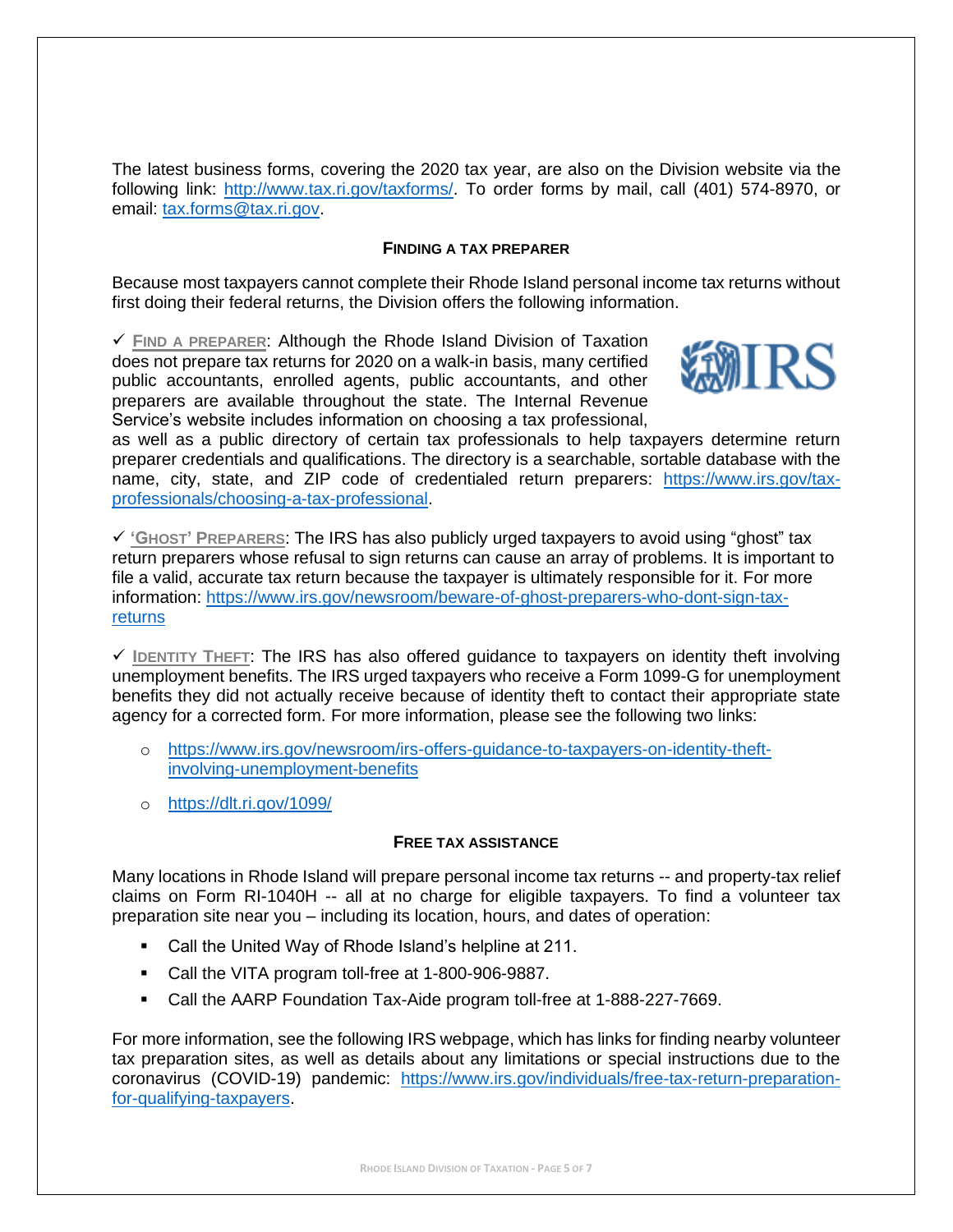For federal income tax information or assistance directly from the IRS, call 1-800-829-1040 or see the IRS website: [https://www.irs.gov/.](https://www.irs.gov/)

# **FREE FILE**

You may qualify to prepare and file your federal and Rhode Island resident personal income tax returns online at no charge. The Rhode Island Division of Taxation website includes a listing of Free File offerings. To view the offerings and to see if you may be eligible, please use the following link: [http://www.tax.ri.gov/misc/efile.php.](http://www.tax.ri.gov/misc/efile.php) (See screenshot below.)



# **FILING DEADLINE: THURSDAY, APRIL 15, 2021**

The deadline for filing your Rhode Island personal income tax return, and for making any associated payments, is Thursday, April 15, 2021.

All resident and nonresident Rhode Island personal income tax returns and related payments for tax year 2020 must be e-filed or postmarked on or before 11:59 p.m. on April 15, 2021.

(Six-month extensions are allowed, but they are extensions of the time to file, not of the time to pay. To avoid late charges, pay by April 15, 2021.)

#### **BUSINESS FILERS**

The Division of Taxation recently began accepting and processing electronically filed business returns on Form RI-1065, Form RI-1120C, and Form RI-1120S, and e-filed income tax returns for certain estates and trusts on Form RI-1041. (Whether a preparer can e-file Form RI-1041 will depend on the preparer's tax-preparation software provider.) In addition, the Division has officially begun accepting paper-filed business returns.

The Division reminds business filers of the change in original and extended due dates which first applied in the 2017 filing season. For example, calendar-year C corporations that formerly filed in March now file in April. Calendar-year partnerships that formerly filed in April now file in March.

- This year's deadline for certain pass-through entities is Monday, March 15, 2021.
- This year's deadline for C corporations and certain others is Thursday, April 15, 2021.

# **ENTITY-LEVEL TAX ON PASS-THROUGH ENTITIES**

Under Rhode Island legislation enacted on July 5, 2019, pass-through entities – including sole proprietorships – may elect to pay an entity-level Rhode Island tax on net income at the rate of 5.99%. For more information, including forms and instructions, please use the following link: [http://www.tax.ri.gov/taxforms/pte\\_election.php.](http://www.tax.ri.gov/taxforms/pte_election.php)